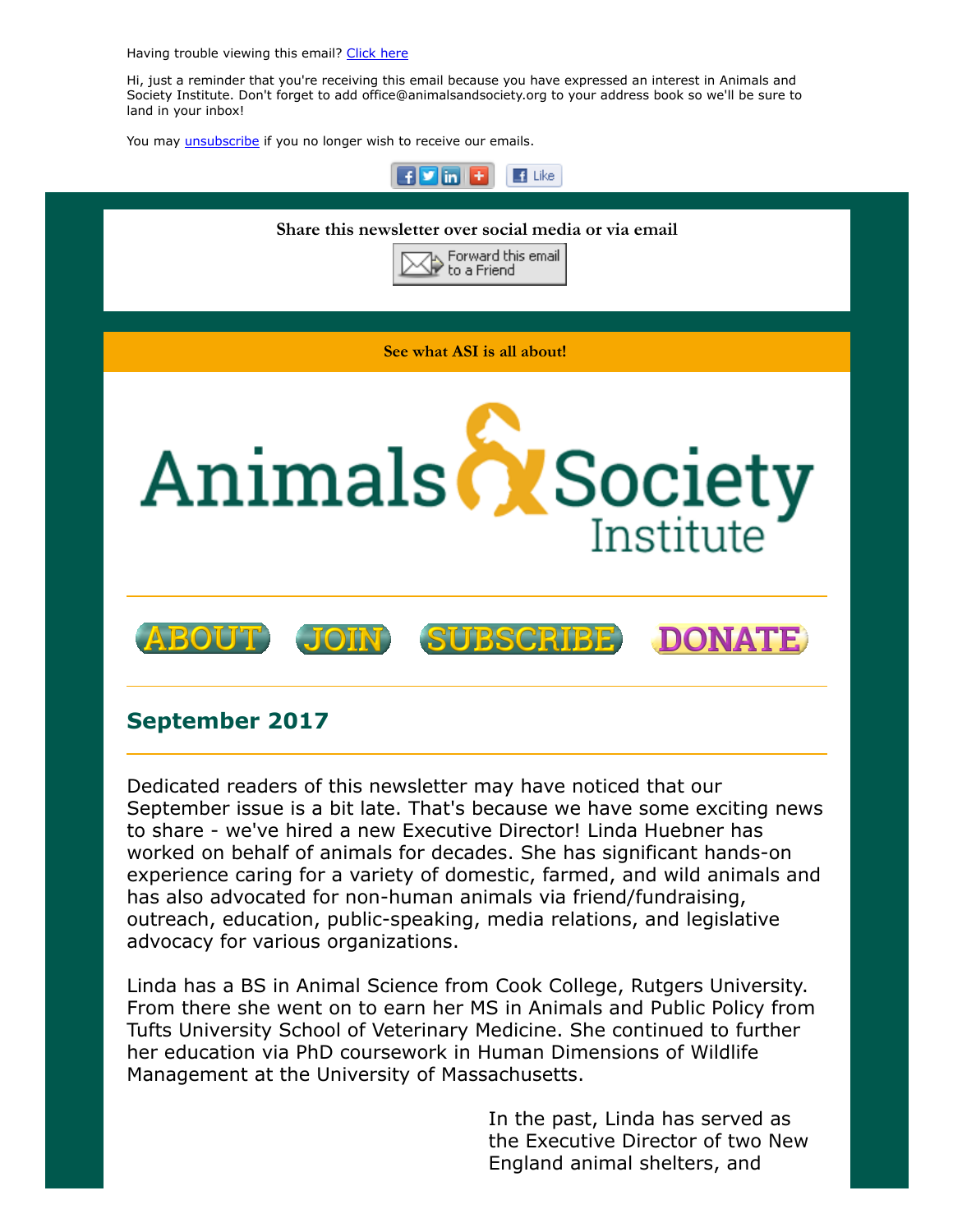

worked for the Massachusetts Society for the Prevention of Cruelty to Animals and The Humane Society of the United States. Additionally, she has served on the boards of the New England Federation of Humane Societies and Valley Veg, which founded and organized the Valley Vegfest. Through these organizations, Linda worked on a wide variety of animal issues, lobbied on animal related

legislation, and worked closely with other animal protection groups by providing educational resources and support.

Most recently, Linda has been doing contract work for various animal protection nonprofit organizations, including The Humane Society Wildlife Land Trust, the Companion Animal Protection Society, Protect Our Wildlife, and Citizens for Farm Animal Protection.

Linda has volunteered to support a variety of causes, including public radio, hospice, pet loss, pet therapy, animal shelters, spay/neuter clinics, greyhound rescue, wildlife rehabilitation, environmental issues/education, and wetland protection. She currently volunteers for Farming Connections, which provides Animal Mediated Therapy to kids who face both emotional and behavioral challenges and offers sanctuary to homeless animals until appropriate placements can be found.

We feel that Linda will is a great fit for ASI and we think you'll agree as you get to know her in the coming months. We are very excited to have her as ED and hope you'll join her, and the rest of the staff, as we continue to create more compassionate communities for all!



Watch this space for different ways to support the Animals & Society Institute. This month we are featuring AmazonSmile.



[AmazonSmile](http://smile.amazon.com/ch/22-2527462) is a simple and automatic way for you to support your favorite charitable organization every time you shop, at no cost to you. Click on the AmazonSmile logo or visit [smile.amazon.com](http://smile.amazon.com/ch/22-2527462), choose Animals and Society

as your charity, and start shopping, it's that easy! The AmazonSmile Foundation will donate 0.5% of the purchase price from your eligible AmazonSmile purchases.